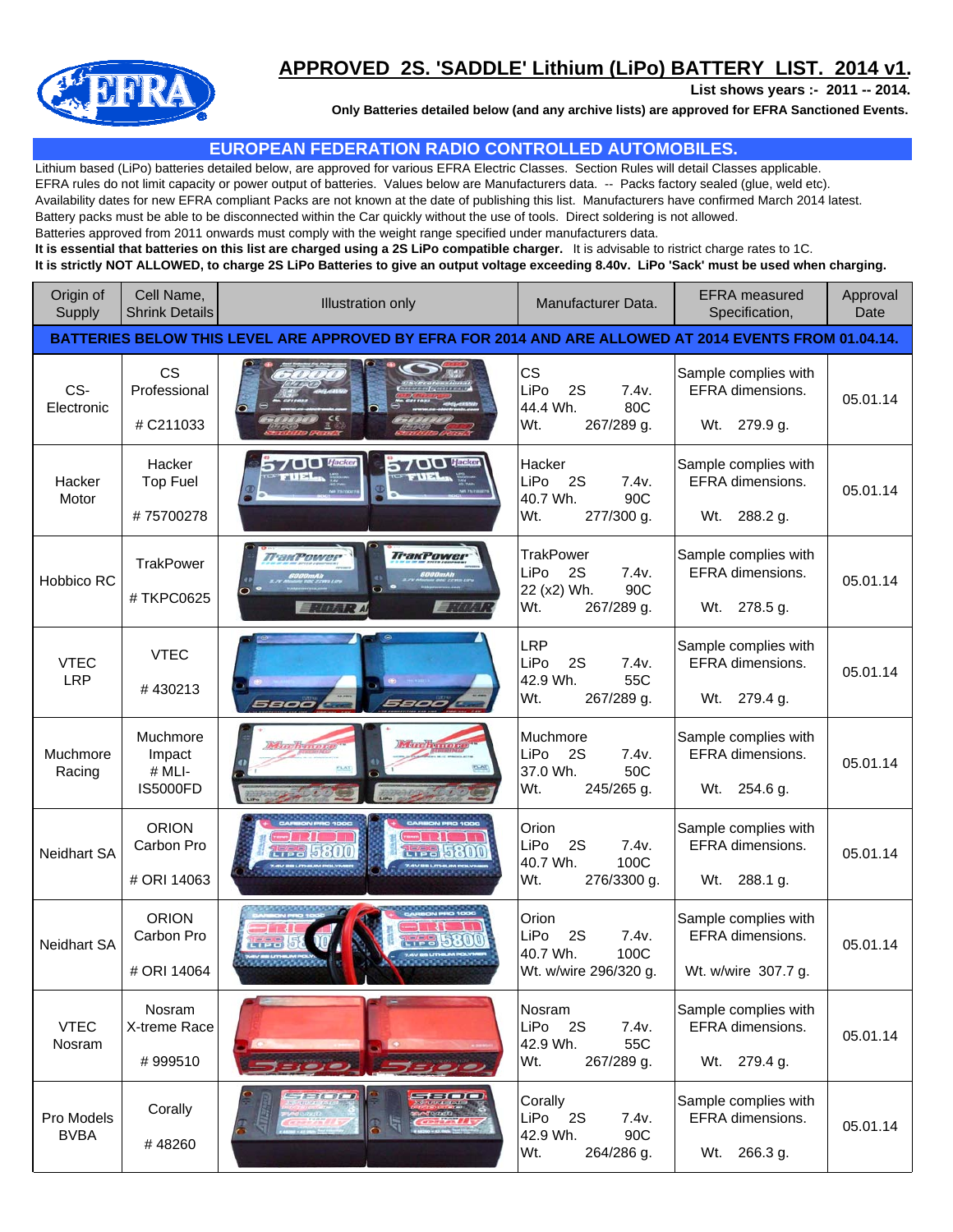| ProTek RC                         | ProTek RC<br>#<br>PTK LPH<br>2S100 SP          | $1 - 11 - 11$<br>$11 - 11 - 12$                                                               | ProTek<br>2S<br>7.4v.<br>LiPo<br>100C<br>40.7 Wh.<br>274/296 g.<br>Wt.                                                | Sample complies with<br>EFRA dimensions.<br>Wt. 282.1 g.        | 05.01.14 |
|-----------------------------------|------------------------------------------------|-----------------------------------------------------------------------------------------------|-----------------------------------------------------------------------------------------------------------------------|-----------------------------------------------------------------|----------|
| Tianco                            | <b>ORCA</b><br>Infinite<br># OB6090SP          | <b>Company of Electric Company of Electric Company of Electric Company</b>                    | Orca<br>2S<br>7.4v.<br>LiPo<br>90C<br>22.2 (x2) Wh.<br>Wt.<br>269/291 g.                                              | Sample complies with<br>EFRA dimensions.<br>Wt. 283.3 g.        | 05.01.14 |
| Trinity<br>Revtech<br>Epic        | RevTech<br>FormulaX<br># REV2023-5             |                                                                                               | Revtech<br>LiPo<br>7.4v.<br><b>2S</b><br>100C<br>46.25 Wh.<br>Wt.<br>260/282 g.<br>5mm. Tubes                         | Sample complies with<br>EFRA dimensions.<br>Wt. 270.8 g.        | 05.01.14 |
| Xcite RC                          | <b>Xcite Energy</b><br><b>XXL</b><br>#56600106 | <b>BRACK</b><br><b>Entrance CXII</b><br>$\circ$<br>ο<br><b>MARCHIE Kette</b>                  | Xcite<br>LiPo<br>2S<br>7.4v.<br>44.4 Wh.<br>80C<br>Wt.<br>274/296 g.                                                  | Sample complies with<br><b>EFRA</b> dimensions.<br>Wt. 279.2 g. | 05.01.14 |
| Italtrading                       | EZ-Power<br>#<br>EZP6000/1+1                   |                                                                                               | Ital<br>LiPo<br>2S<br>7.4v.<br>44.4 Wh.<br>60C<br>Wt.<br>267/289 g.                                                   | Sample complies with<br>EFRA dimensions.<br>Wt. 277.4 g.        | 05.01.14 |
| nVision                           | nVision<br># NVO 1122                          |                                                                                               | nVision<br>LiPo<br>2S<br>7.4v.<br>40.7 Wh.<br>100C<br>274/296 g.<br>Wt.                                               | Sample complies with<br>EFRA dimensions.<br>Wt. 284.6 g.        | 05.01.14 |
| nVision                           | nVision<br># NVO 1123                          |                                                                                               | nVision<br>LiPo<br>2S<br>7.4v.<br>40.7 Wh.<br>100C<br>Wt. w/wire 282/306 g.                                           | Sample complies with<br>EFRA dimensions.<br>Wt. w/wire 293.2 g. | 05.01.14 |
| <b>RC</b><br>Industries<br>Int.   | Pro Amps<br>#<br>PA60552SSA                    | $-10101$                                                                                      | Pro Amps<br>LiPo<br>7.4v.<br>2S<br>40.7 Wh.<br>60C<br>Wt.<br>252/274 g.                                               | Sample complies with<br>EFRA dimensions.<br>262.1 g.<br>Wt.     | 05.01.14 |
| Shanghai<br>Dualsky               | Track &<br>Field<br>#33864                     | $\Box$<br><i><b>FIELD</b></i><br><b>RATION</b> Section<br><b>CAR DE L'Anne</b>                | Dualsky<br>LiPo<br>2S<br>7.4v.<br>39.2 Wh.<br>70C<br>259/281 g.<br>Wt.                                                | Sample complies with<br>EFRA dimensions.<br>Wt. 270.4 g.        | 05.01.14 |
| Shenzhen<br>Acepow<br>Electronics | Gens ace<br>#<br>B50C57002S3<br>Psaddle12      | Gens OCC<br><i>Liens</i> QCC                                                                  | Acepow<br>LiPo<br>2S<br>7.4v.<br>42.2 Wh.<br>50C<br>Wt.<br>274/296 g.                                                 | Sample complies with<br>EFRA dimensions.<br>285.3 g.<br>Wt.     | 05.01.14 |
|                                   |                                                | BATTERIES BELOW THIS LEVEL WERE APPROVED BY EFRA FOR 2013 AND ARE ALLOWED AT ALL 2014 EVENTS. |                                                                                                                       |                                                                 |          |
| Arrowind<br>Hobby                 | <b>Black Magic</b><br># BM A35<br>4802S        | <b>College</b> de<br>crelis magna<br><b>RAIC</b> manufacturer                                 | <b>Arrowind Hobby</b><br>LiPo<br>2S<br>7.4v.<br>17.76 Wh. (x2) 35C<br>242/262 g<br>Wt.<br>Also in Carbon/F finish.    | Complies with EFRA.<br>specified dimensions.<br>Wt. 254.3 g.    | 02.01.13 |
| Arrowind<br>Hobby                 | <b>Black Magic</b><br># BM A99<br>5002S        | <b>ack</b> Newls<br><b>Solution</b> the<br>5000<br><b>DOM</b> HOLL<br><b>MAKES</b><br>izra 3  | <b>Arrowind Hobby</b><br>7.4v.<br>LiPo<br>2S<br>18.5 Wh. (x2)<br>99C<br>Wt.<br>248/268 g.<br>Also in Carbon/F finish. | Complies with EFRA.<br>specified dimensions.<br>Wt.<br>258.7 g. | 02.01.13 |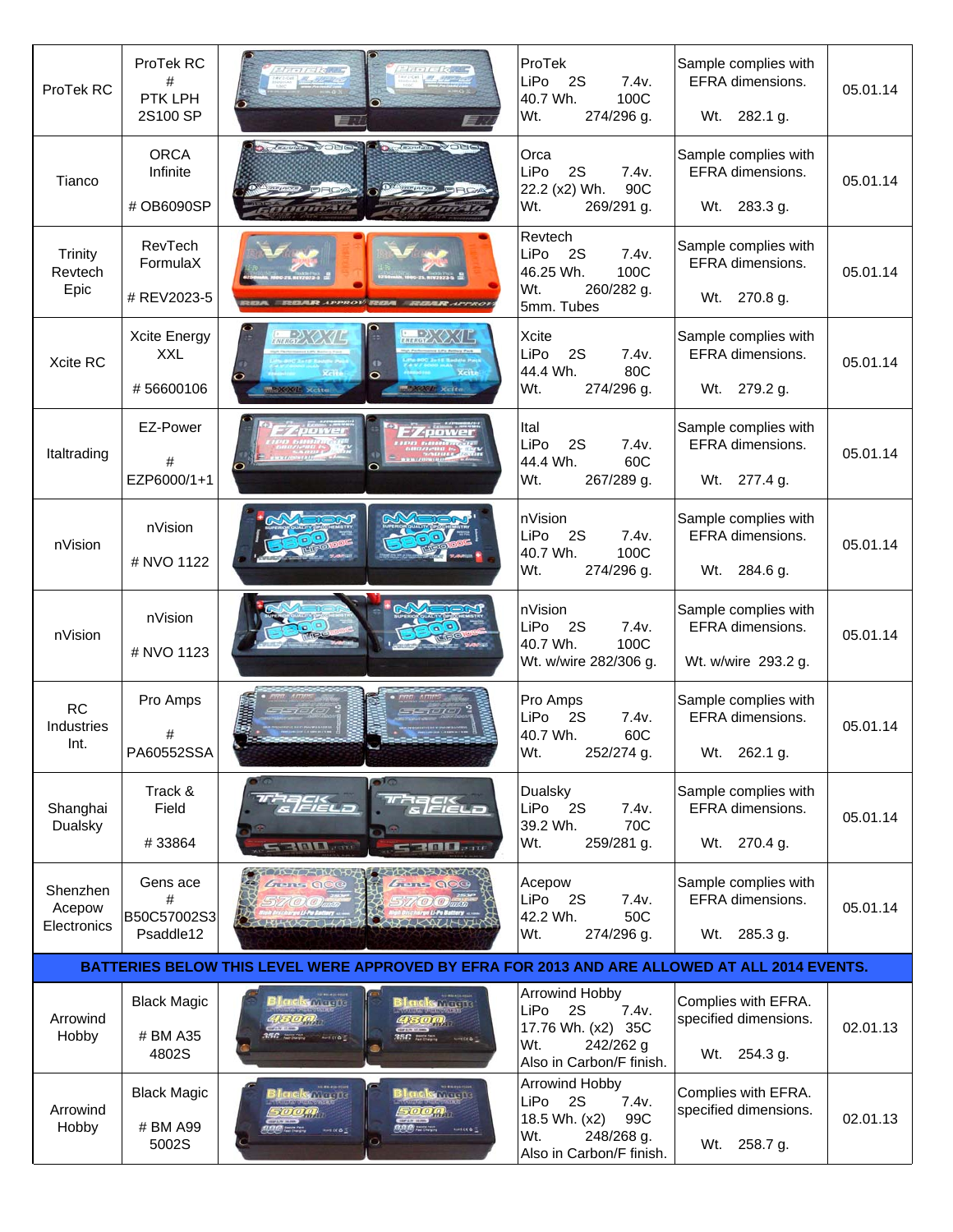| Associated<br>Electrics                                                                       | Reedy<br>#310                                  | $F = 100$<br>-578<br><b>RACED IN</b><br>177708<br>5700<br>5700                                                         | Reedy<br>LiPo<br>2S<br>7.4v.<br>21.0 Wh. (x2)<br>65C<br>Wt.<br>257/278 g.              | Complies with EFRA.<br>specified dimensions.<br>Wt. 267.1 g.                             | 02.01.13 |  |
|-----------------------------------------------------------------------------------------------|------------------------------------------------|------------------------------------------------------------------------------------------------------------------------|----------------------------------------------------------------------------------------|------------------------------------------------------------------------------------------|----------|--|
| Intellect<br><b>Battery</b>                                                                   | IP<br>#TP2S6000V8                              | JPO RACE PACI<br>6000mAh<br>6000mAh<br>80C 3.TV 22WH<br>800 3.7V 22Wh<br>Cell 1 of 2<br>Cell 1 of 2                    | Intellect<br>LiPo<br>2S<br>7.4v.<br>22.0 Wh. (x2)<br>80C<br>274/297 g.<br>Wt.          | Complies with EFRA.<br>specified dimensions.<br>286.7 g.<br>Wt.                          | 02.01.13 |  |
| <b>VTEC</b>                                                                                   | <b>VTEC</b><br>#430203                         | <b>OTHAL</b><br>$\bullet$<br><b>START</b><br><b>WARTER</b><br><b>WITHER</b><br><i>S800'L</i><br>5800                   | <b>LRP</b><br>LiPo<br>7.4v.<br>2S<br>42.9 Wh.<br>55C<br>Wt.<br>269/291 g.              | Complies with EFRA.<br>specified dimensions.<br>Wt. 282.8 g.                             | 02.01.13 |  |
| Modern<br>Creations                                                                           | Team<br>Silverback<br>Venus<br>#<br>5600752SSP | enus<br><b><i>Tenus</i></b><br>scoomAh<br>$5600$ mAh                                                                   | <b>Team Silverback</b><br>LiPo<br>2S<br>7.4v.<br>41.44 Wh.<br>75C<br>254/275 g.<br>Wt. | Complies with EFRA.<br>specified dimensions.<br>Wt. 271.1 g.                             | 02.01.13 |  |
| <b>VTEC</b>                                                                                   | Nosram<br>X-treme Race<br>#999503              | <b>IS BETTERN</b><br><b>CONTRACT</b><br>Vat 14<br>$25.776 - 0.02$<br>$1$ eje)                                          | Nosram<br>LiPo<br>2S<br>7.4v.<br>42.9 Wh.<br>55C<br>Wt.<br>269/291 g.                  | Complies with EFRA.<br>specified dimensions.<br>Wt. 282.8 g.                             | 02.01.13 |  |
| Vampire<br>Racing                                                                             | Vampire<br># VR-1024                           |                                                                                                                        | Vampire<br>LiPo<br>2S<br>7.4v.<br>70C<br>20.0 Wh. (x2)<br>Wt.<br>278/301 g.            | Complies with EFRA.<br>specified dimensions.<br>Has chassis locations<br>Wt.<br>286.8 g. | 02.01.13 |  |
| Vapex<br>Technology                                                                           | VP Racing<br># VP95088                         | Recing<br><b>Links</b><br>ossum o<br>11600 1000<br>6500<br>6500<br>FRIED STERNOOM ANDREW<br><b>Transaction Systems</b> | Vapex<br>LiPo<br>2S<br>7.4v.<br>48.0 Wh.<br>65C<br>280/303 g.<br>Wt.                   | Complies with EFRA.<br>specified dimensions.<br>Wt.<br>292.0 g.                          | 02.01.13 |  |
| Acorn<br>Innovations                                                                          | Acorn Mad<br>Series<br>#1611626                |                                                                                                                        | Acorn<br>LiPo<br>2S<br>7.4v.<br>20.0 Wh. (x2)<br>70C<br>253/274 g.<br>Wt.              | Complies with EFRA.<br>specified dimensions.<br>Wt. 264.0 g.                             | 02.01.13 |  |
| <b>HUECO</b><br>Handels                                                                       | H-Speed<br>#HSP-0010                           |                                                                                                                        | H-Speed<br>LiPo<br>2S<br>7.4v.<br>60C<br>41.0 Wh.<br>Wt.<br>288/312 g.                 | Complies with EFRA.<br>specified dimensions.<br>Wt. 286.2 g.                             | 02.01.13 |  |
| Shanghai<br>Dualsky                                                                           | Track &<br>Field<br>#33864                     | anck<br>Seield<br><u>elekto</u><br><b>Company of the Company's</b><br><b>EXTEND WORKS</b>                              | Dualsky<br>LiPo<br>2S<br>7.4v.<br>70C<br>39.2 Wh.<br>Wt.<br>259/281 g.                 | Complies with EFRA.<br>specified dimensions.<br>Wt. 269.2 g.                             | 02.01.13 |  |
| Shenzhen<br>Acepow<br>Electronics                                                             | Gens ace<br>#<br>B25C51001S3<br><b>PS12</b>    | <b>Gans OCO</b><br><i><b><i>Gene</i></b></i> <b>QCC</b><br><b>b Bischarge Li-Po Battery</b><br><b>APPROVED</b>         | Acepow<br>LiPo<br>- 2S<br>7.4v.<br>18.9 Wh. (x2)<br>25C<br>280/303 g.<br>Wt.           | Complies with EFRA.<br>specified dimensions.<br>Wt. 289.8 g.                             | 02.01.13 |  |
| BATTERIES BELOW THIS LEVEL WERE APPROVED BY EFRA FOR 2012 AND ARE ALLOWED AT ALL 2014 EVENTS. |                                                |                                                                                                                        |                                                                                        |                                                                                          |          |  |
| Advanced<br>Energy                                                                            | Thunder<br>Power RC<br>#TP5000-<br>2SPR65S     | <i><b>SOOOmAh</b></i><br>5000mAh<br><b>65C</b><br><b>65C</b>                                                           | <b>Thunder Power</b><br>LiPo<br>2S<br>7.4v.<br>37.0 Wh.<br>65C<br>Wt.<br>278/302 g.    | 138.22 mm.<br>Length:<br>Width:<br>46.46 mm.<br>High:<br>25.09 mm.<br>288.2 g.<br>Wt.    | 02.01.12 |  |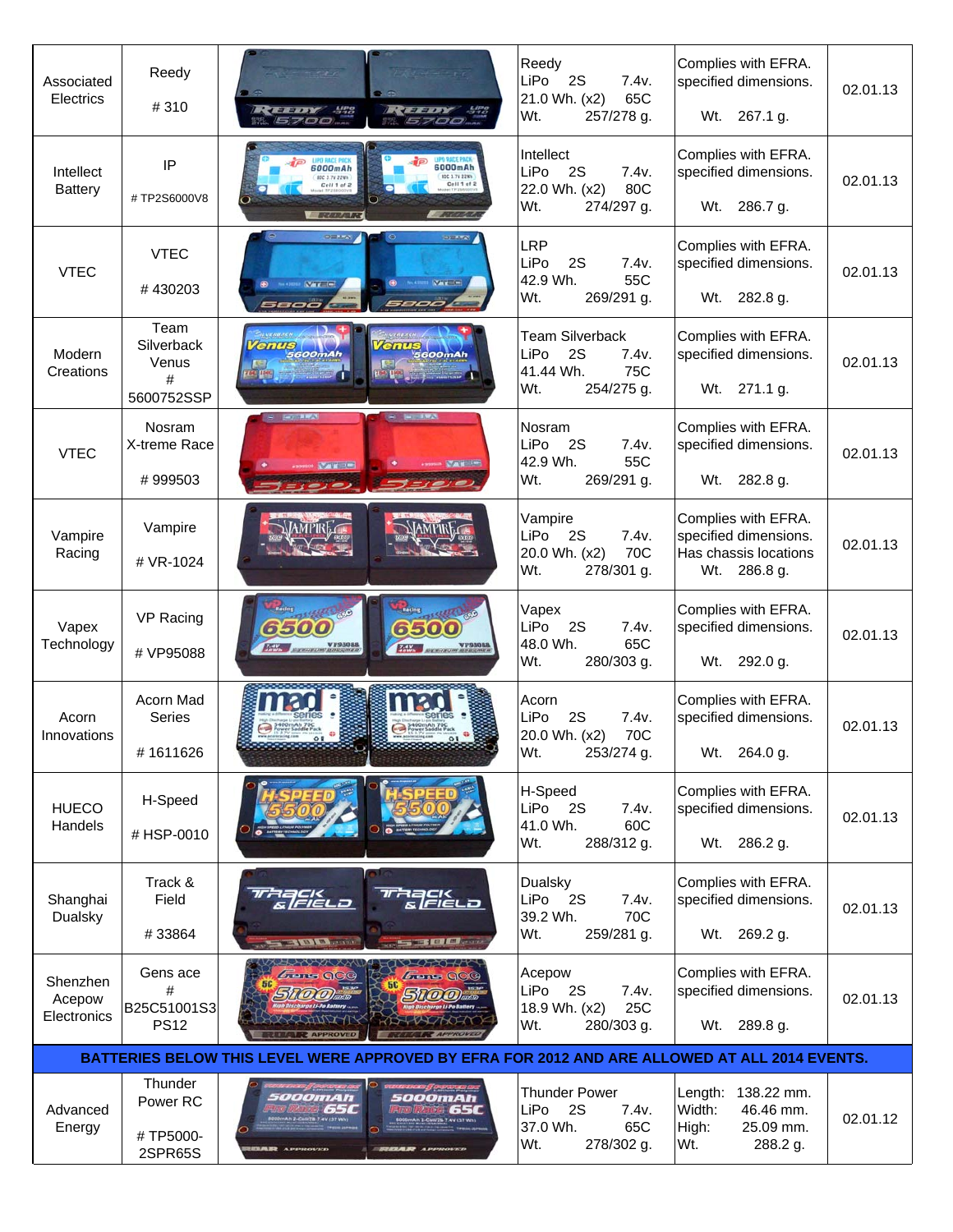| Hacker<br>Motor                   | Hacker<br><b>Top Fuel</b><br>#75000278 | 5500 then<br><b>STILL</b>                                                                     | 5500 to<br><b>TOP FILE</b>                                                      | Hacker<br>LiPo<br>2S<br>7.4v.<br>40.7 Wh.<br>90C.<br>Wt.<br>269/291 g.        | Length:<br>Width:<br>High:<br>Wt. | 138.23 mm.<br>46.64 mm.<br>24.43 mm.<br>281.4 g.                                  | 02.01.12   |
|-----------------------------------|----------------------------------------|-----------------------------------------------------------------------------------------------|---------------------------------------------------------------------------------|-------------------------------------------------------------------------------|-----------------------------------|-----------------------------------------------------------------------------------|------------|
| <b>VTEC</b>                       | <b>VTEC</b><br>#79844                  |                                                                                               |                                                                                 | <b>LRP</b><br>LiPo<br>2S<br>7.4v.<br>41.5 Wh.<br>55C<br>Wt.<br>276/298 g.     | Length:<br>Width:<br>High:<br>Wt. | 137.46 mm.<br>46.21 mm.<br>24.77 mm.<br>276.3 g.<br>Has chassis location.         | 02.01.12   |
| <b>VTEC</b>                       | Nosram<br>X-treme Race<br>#99941       |                                                                                               |                                                                                 | Nosram<br>LiPo<br><b>2S</b><br>7.4v.<br>41.5 Wh.<br>55C<br>276/298 g.<br>Wt.  | Width:<br>High:<br>Wt.            | Length: 137.44 mm.<br>46.26 mm.<br>24.73 mm.<br>277.6 g.<br>Has chassis location. | 02.01.12   |
| Robitronic<br>Electronic          | Robitronic<br># RO5246                 |                                                                                               |                                                                                 | Robitronic<br>LiPo<br>2S<br>7.4v.<br>37.0 Wh.<br>70C<br>276/299 g.<br>Wt.     | Length:<br>Width:<br>High:<br>Wt. | 137.76 mm.<br>45.45 mm.<br>24.88 mm.<br>288.6 g.                                  | 02.01.12   |
| Shenzhen<br>Acepow<br>Electronics | Gens ace<br># ACE25-<br>4800-0203B     | acc                                                                                           | <b>Grants OCC</b><br>4300<br>on Discharge Li-Po Battery C                       | Acepow<br>LiPo<br>2S<br>7.4v.<br>35.5 Wh.<br>25C<br>Wt.<br>269/291 g.         | Length:<br>Width:<br>High:<br>Wt. | 138.32 mm.<br>46.79 mm.<br>24.80 mm.<br>280.3 g.                                  | 02.01.12   |
| Vapex<br>Technology               | VP Racing<br># VP94449                 | Recing<br>6000<br><b>TERRATORIA</b>                                                           | <b><i><u>Chating</u></i></b><br>6000<br><b>Extreme</b> Containing Concentration | Vapex<br>LiPo<br>2S<br>7.4v.<br>44.5 Wh.<br>50C<br>Wt.<br>290/314 g.          | Length:<br>Width:<br>High:<br>Wt. | 137.96 mm.<br>46.07 mm.<br>24.47 mm.<br>302.2 g.                                  | 02.01.12   |
|                                   |                                        |                                                                                               |                                                                                 |                                                                               |                                   |                                                                                   |            |
|                                   |                                        | BATTERIES BELOW THIS LEVEL WERE APPROVED BY EFRA FOR 2011 AND ARE ALLOWED AT ALL 2014 EVENTS. |                                                                                 |                                                                               |                                   |                                                                                   |            |
| Associated<br>Electrics           | Reedy<br># 627                         |                                                                                               |                                                                                 | Reedy<br>LiPo<br>2S<br>7.4v.<br>60C<br>5200 mah.<br>286/310 g.<br>Wt.         | Length:<br>Width:<br>High:<br>Wt. | 137.92 mm.<br>46.66 mm.<br>25.08 mm.<br>298.5 g.                                  | 02.01.2011 |
| <b>Bionic</b><br><b>Batteries</b> | <b>Bionic</b><br># BCS40-<br>4800-SAD  |                                                                                               | ((只行)                                                                           | <b>Bionic</b><br>LiPo<br>2S<br>7.4v.<br>40C<br>4800 mah.<br>280/304 g.<br>Wt. | Width:<br>High:<br>Wt.            | Length: 137.50 mm.<br>46.47 mm.<br>23.64 mm.<br>291.4 g.                          | 02.01.2011 |
| <b>Bionic</b><br><b>Batteries</b> | <b>Bionic</b><br># BCS50-<br>5000-SAD  |                                                                                               | 以気                                                                              | <b>Bionic</b><br>LiPo<br>2S<br>7.4v.<br>5000 mah.<br>50C<br>Wt.<br>288/312 g. | Length:<br>Width:<br>High:<br>Wt. | 137.50 mm.<br>46.37 mm.<br>24.92 mm.<br>301.2 g.                                  | 02.01.2011 |
| CS-<br>Electronic                 | <b>CS</b><br>Professional<br># C211019 |                                                                                               |                                                                                 | <b>CS</b><br>LiPo<br>2S<br>7.4v.<br>19.2 Wh x 2 50C<br>Wt.<br>264/286 g       | Length:<br>Width:<br>High:<br>Wt. | 137.21 mm.<br>46.48 mm.<br>24.75 mm.<br>268.9 g                                   | 02.01.2011 |
| Graupner                          | <b>GM</b><br>V-MAXX<br>#99009          |                                                                                               |                                                                                 | <b>GM</b><br>LiPo<br>2S<br>7.4v.<br>60C.<br>5600 mah.<br>Wt.<br>274/296 g.    | Length:<br>Width:<br>High:<br>Wt. | 137.43 mm.<br>46.07 mm.<br>24.68 mm.<br>280.5 g.                                  | 02.01.2011 |